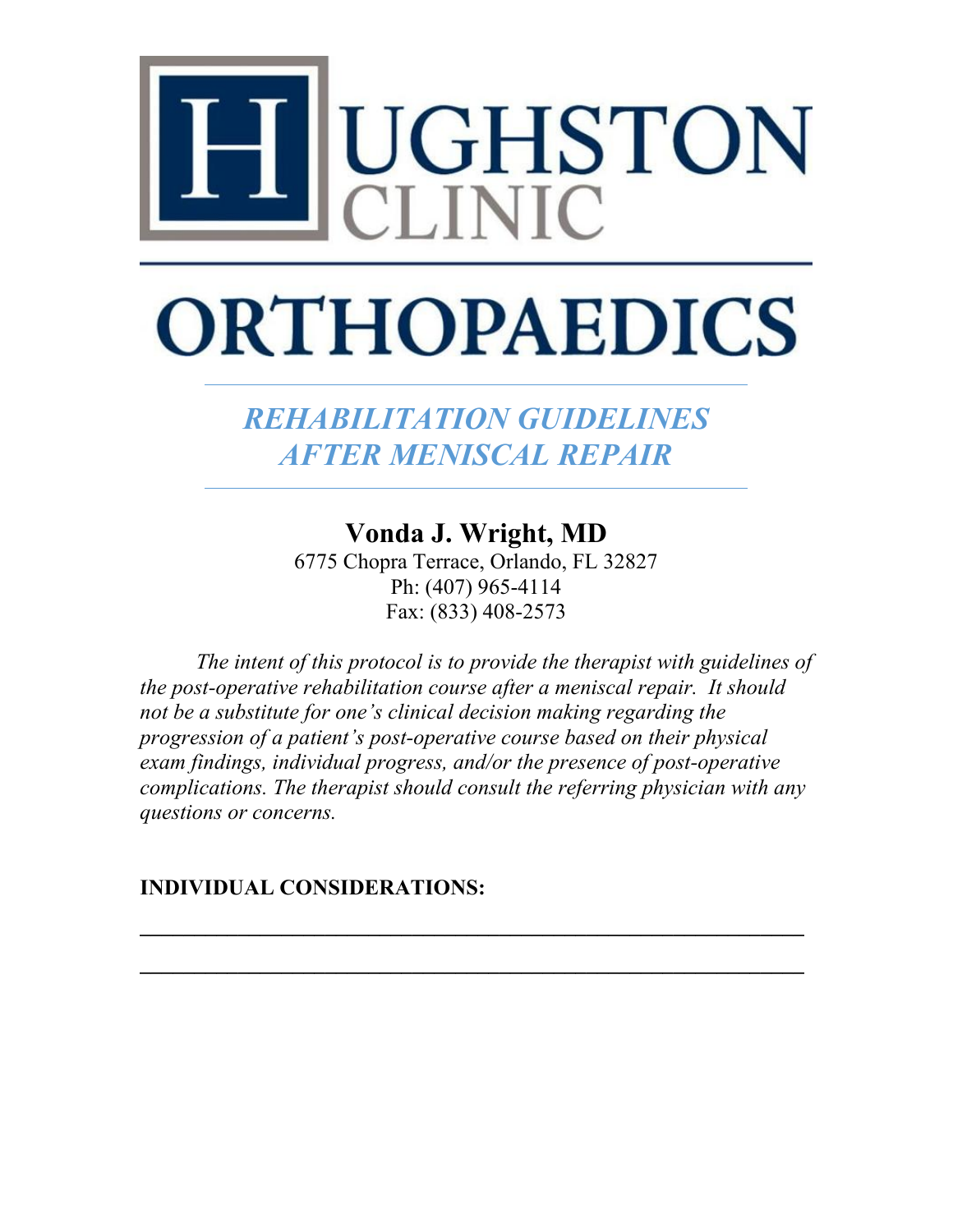## *PHASE I (0-4 weeks)*

#### *Goals*

- Control inflammation and pain
- Full active extension and 90 degrees of flexion
- Achieve quadriceps control

#### *Brace*

- Locked in extension for 4 weeks for ambulation
- May remove for sleep after one week
- May remove for exercises

#### *Weight-Bearing Status*

• Non-Weight Bearing with crutches and brace locked in extension

## *Therapeutic Exercises*

- Straight leg raises in all planes (use brace locked in extension initially until quad strength is good enough to prevent an extension lag)
- Heel slides to <90 degrees of flexion, calf pumps, quadriceps sets
- Electrical stimulation
- Patellar mobilization
- Balancing activities on a stable platform with brace locked in extension, eyes open and closed

## *PHASE II (4- 8 weeks)*

#### *Criteria*

- Good quad set, straight leg raise without extension lag
- 90 degrees of knee flexion
- Full extension

#### *Goals*

- Restore normal gait
- Restore full range of motion

#### *Brace/Weight-bearing status*

- Full weight bearing with brace unlocked
- Discontinue brace when normal gait pattern/quad control is achieved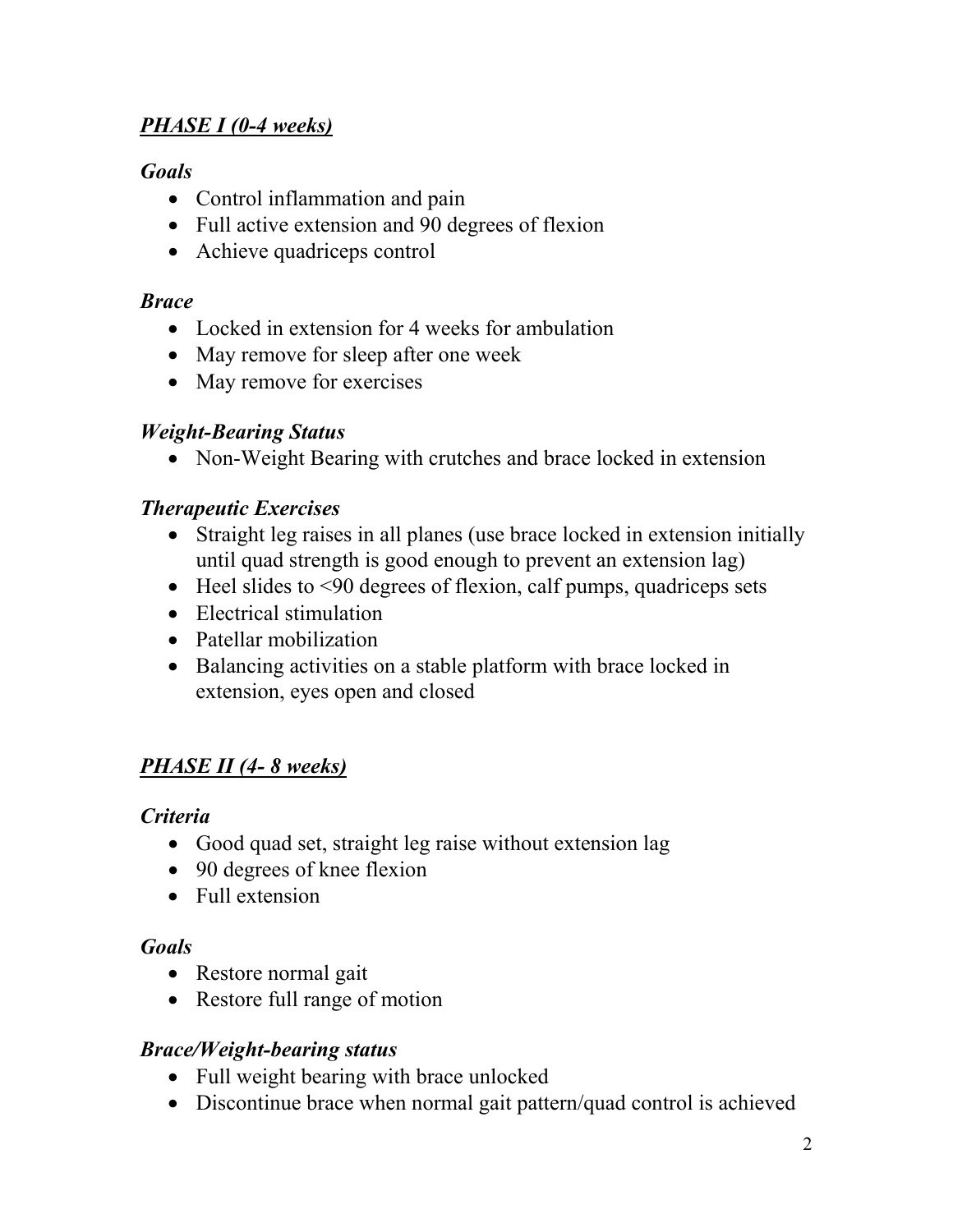## *Therapeutic Exercises*

- Mini-squats (0-45 degrees)
- Stationary Bike (high seat, low tension)
- Prone leg hangs
- Closed chain extension (leg press: 0-45 degrees)
- Pool walking/jogging
- Toe raises
- Hamstring and gastroc/soleus stretches
- StairMaster
- *Proprioception*
	- o Mini-tramp standing
	- o Unstable platform (BAPS) with eyes open and closed
	- o Standing ball throwing and catching

## *PHASE III (8-12 weeks)*

#### *Criteria*

- Normal gait
- Full range of motion
- Sufficient strength and proprioception to initiate functional activities

## *Goals*

- Improve confidence in the knee
- Progress with strength, power, and proprioception

## *Therapeutic Exercise*

- Continue with flexibility exercises
- Advance closed chain kinetic strengthening (two-leg squats to <90 degrees, leg press 0-60 degrees)
- Avoid single-leg squats
- StairMaster, elliptical trainer, cross-country ski machine
- *Functional Training (6-12 weeks)*
	- o Running
		- **Straight ahead jogging, progress to running**
	- o Swimming
		- Avoid frog kick
	- o Plyometrics